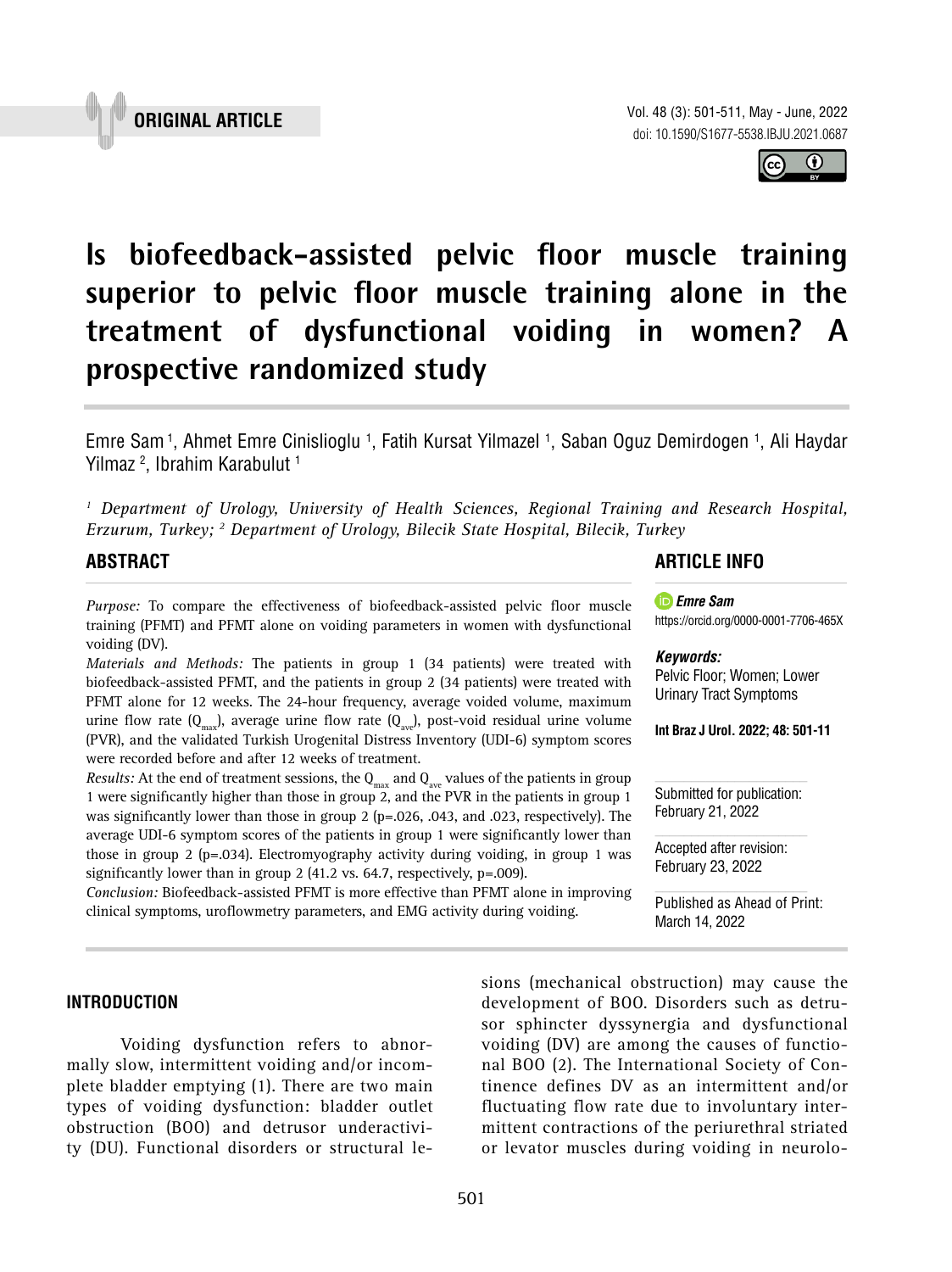gically normal individuals (1). Simultaneous contraction of the sphincter and detrusor in the presence of a neurological condition is defined as detrusor sphincter dyssynergia (3, 4). The lack of coordination between the detrusor and sphincter is similar in both disorders; however, the etiologies are different, and these two terms cannot be used synonymously (5).

A variety of lower urinary tract symptoms (LUTS) can occur in DV, including storage symptoms (frequency, stress, and urge incontinence) and emptying symptoms (poor or intermittent stream, hesitancy, and feeling of incomplete emptying). It may cause recurrent urinary tract infections and acute or chronic urinary retention (2, 6). The goal of treatment is to normalize the voiding patterns and prevent complications. Despite various treatments that have been tried, there is, unfortunately, no treatment modality that can be recommended with high levels of evidence for DV due to limited data (7).

The muscle groups targeted with pelvic floor muscle training (PFMT) are the levator ani, the external anal sphincter, and the striated urethral sphincter. These exercises aim to increase muscle tone and synchronize contractions (8). The ability to properly contract the pelvic floor muscles is essential for PFMT. Women who are able to contract their pelvic floor muscles correctly are suitable for PFMT (9). The goal of biofeedback is to increase awareness of the function of the pelvic floor muscles and to develop better voluntary control of these muscles and the external urethral sphincter during voiding. Biofeedback is not a therapy by itself but an adjunct to PFMT in measuring the response from the contraction of the pelvic floor muscles (10, 11).

We hypothesized that PFMT may be an effective treatment modality for women with DV, and also that combining PFMT with biofeedback may provide more effective pelvic floor muscle awareness and more successful outcomes than PFMT alone. Therefore, we aimed to compare the effectiveness of biofeedback-assisted PFMT and PFMT alone on the voiding parameters of patients by implementing an effective training program in women with DV.

### **MATERIALS AND METHODS**

This prospective randomized study was approved by the local ethics committee (Approval number: B.30.2.ATA.0.01.00/999).

### **Participants**

Women aged 18-50 years, who presented to our clinic with LUTS between May 2019 and August 2020, were evaluated. Uroflowmetry and post-void residual urine volume (PVR) by ultrasound were performed. Patients with a maximum urine flow rate  $(Q_{max}) \le 15$  mL/s and/or PVR > 50 mL in at least two measurements were diagnosed with voiding dysfunction (12). Patients with advanced pelvic organ prolapse (Stage III and IV), diabetes mellitus, neurological disorder (e.g., multiple sclerosis, spinal cord compression, Parkinson's disease, lumbar disc prolapse, or spina bifida), history of lower urinary system surgery or intra-abdominal radiotherapy, active urinary system infection, and urethral stricture/anatomic obstruction were excluded from the study. A 12 Fr Foley catheter was advanced in all patients to exclude urethral stricture or anatomic obstruction. Patients with difficulty advancing the Foley catheter were examined by ureterorenoscope. The remaining patients underwent uroflowmetry with electromyography (EMG). A total of 82 patients with simultaneous detrusor and external sphincter activity during voluntary voiding on EMG were diagnosed with DV. Eight patients refused to participate, and a total of 74 patients were included in the study. The sample size was determined based on the studies on DV in women.

The patients' ability to perform contraction and relaxation and their compliance with PFMT were evaluated with digital palpation by the urotherapist. Patients were randomly assigned using block randomization (a computer- -generated list of random numbers) by the researcher (IK) and divided into two groups. The patients in group 1 were treated with biofeedback-assisted PFMT, and the patients in group 2 were treated with PFMT alone for 12 weeks. None of the patients performed PFMT before and had no knowledge of PFMT. The patients in both groups were trained in the clinic by the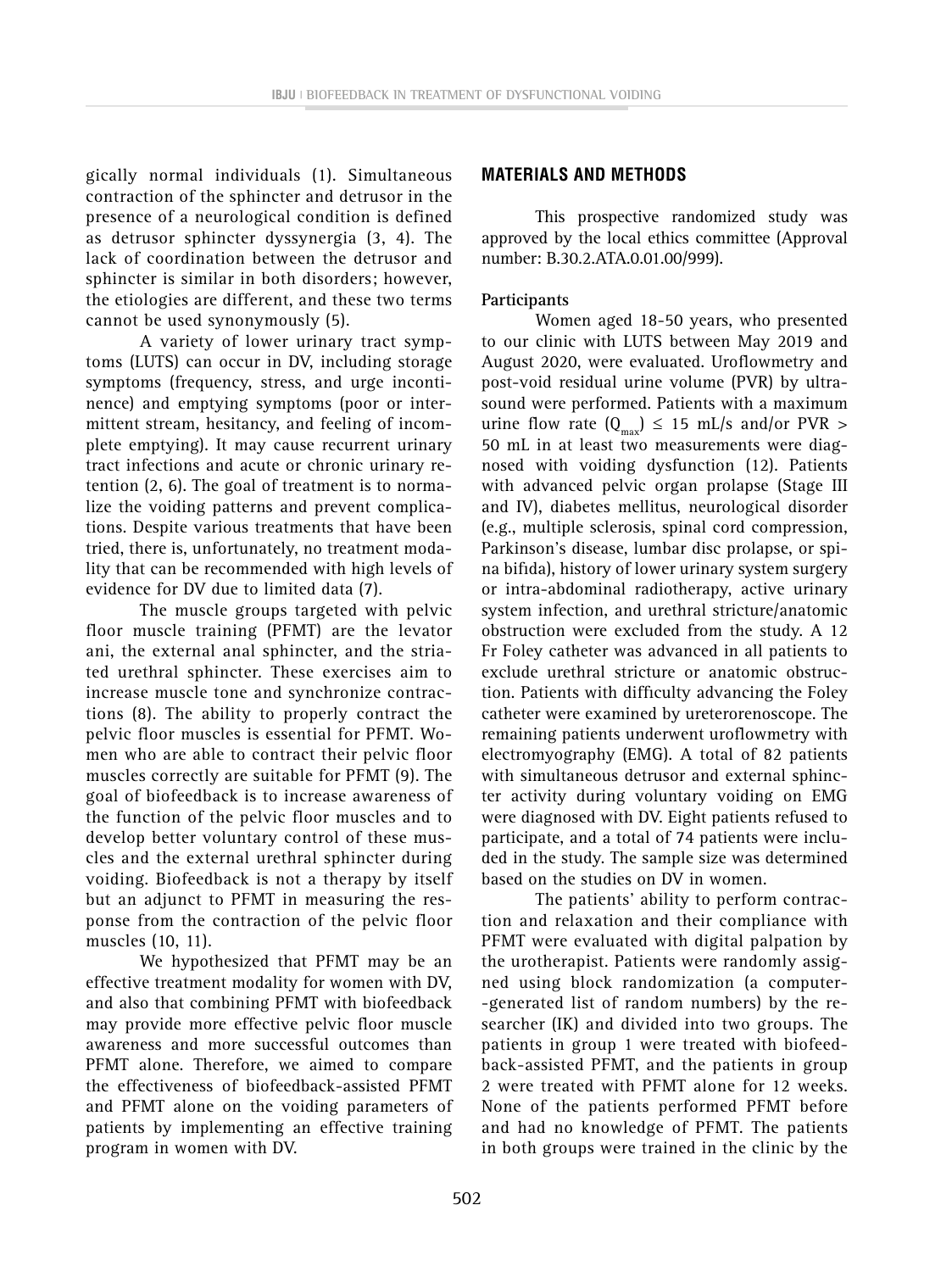same PFMT certified urotherapist. To ensure compliance with the exercise program, the patients were asked to fill in the follow-up chart, and these charts were checked by the urotherapist every week. Comprehensive information was given to the patients, emphasizing the importance of regular and consistent exercise. Six patients were excluded from the study because they did not want to continue. The study was completed with a total of 68 patients: 34 in group 1 and 34 in group 2 (Figure-1).

Before and after the 12-week treatment, uroflowmetry  $(Q_{\text{max}})$ ; average urine flow rate:  $Q_{\text{ave}}$ ), bladder diary (24-hour frequency and average voided volume), PVR, the validated Turkish Urogenital Distress Inventory (UDI-6) (13), and EMG activity during voluntary voiding were evaluated in the patients in both groups.

The UDI-6 is a six-item scale developed to evaluate bladder function and the problem-causing symptoms. The first and second questions assess urgency, frequency, and pain; the third and fourth questions assess the stress symptoms; the fifth and sixth questions assess the obstructive/discomfort or symptoms of voiding difficulty.

#### **Primary and Secondary Objectives**

The primary objective of our study was to determine whether the 12-week biofeedback-assisted PFMT or PFMT alone is an effective treatment for women with DV. Treatment efficacy was evaluated with the UDI-6 score. The secondary objective was to determine the effects of 12-week biofeedback-assisted PFMT or PFMT alone on bladder diary, uroflowmetry parameters, PVR, and EMG activity during voiding in the treatment of women with DV.



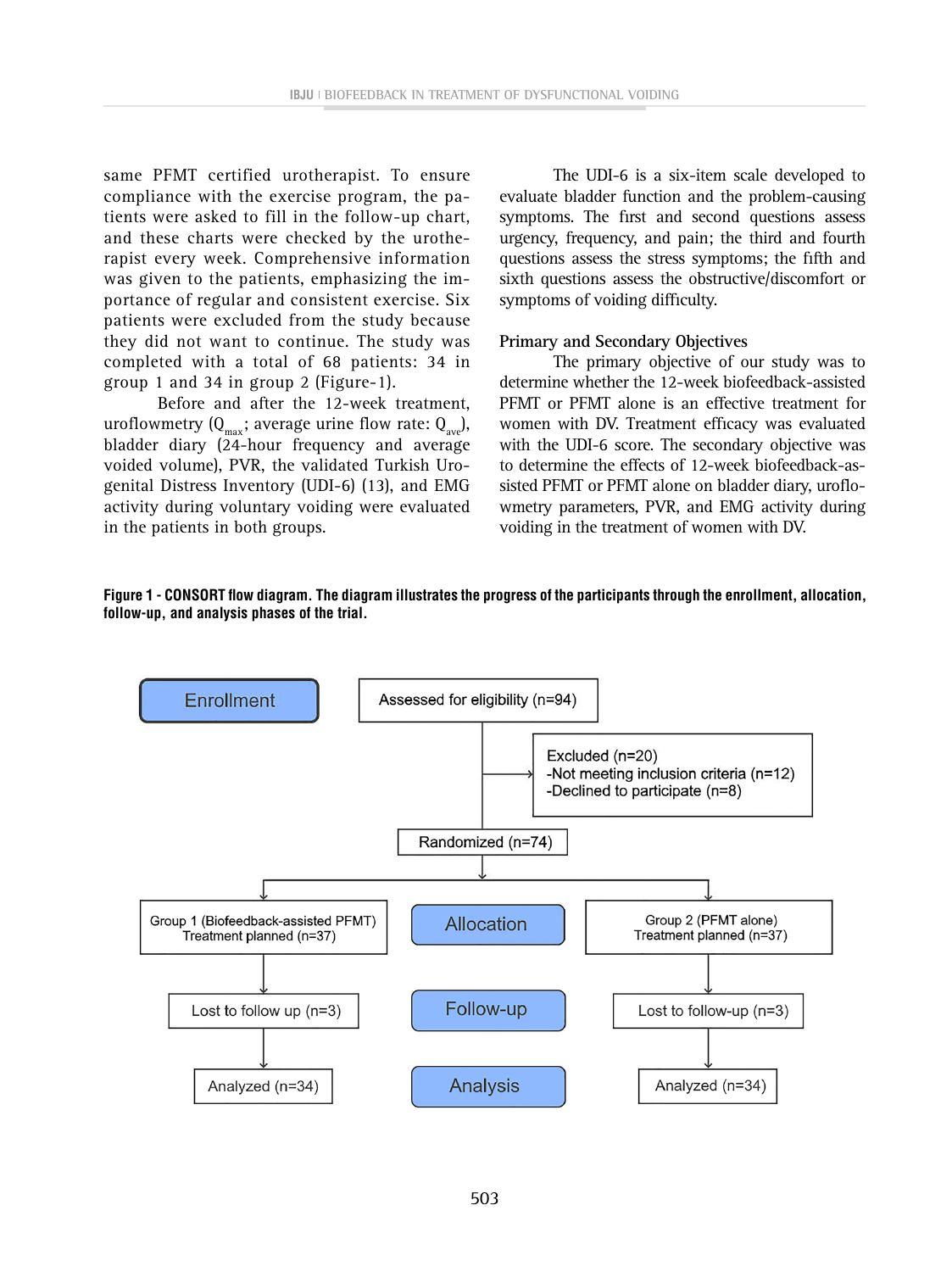# **Biofeedback-Assisted Pelvic Floor Muscle Training**

The patients in group 1 were given the necessary anatomical information at the beginning of the biofeedback-assisted PFMT and taught the exercises with one-to-one supervision by a urotherapist. The patients were asked to empty their bladders before the procedure. They were positioned in the supine position with their knees slightly flexed and their heads slightly raised. Surface EMG probes were placed in the three and nine o'clock positions on the perineum, an additional neutral probe was placed on the patella, and the patients were monitored. The patients were asked only to contract their pelvic floor muscles, not their abdominal muscles. They were also asked to follow the contraction and relaxation of their pelvic floor muscles on a monitor and to make sure that they were contracting the correct muscle group; thus, enabling active participation in the education program. By this means, the patients were taught how to identify their pelvic floor muscles and how to use their pelvic floor muscles selectively without using their abdominal muscles. The patients were enrolled in biofeedback-assisted PFMT sessions three times a week (a total of 60 minutes, with each session lasting an average of 20 minutes) for 12 weeks. Moreover, the patients were given an unsupervised standard PFMT program for home practice in which the intensity of 12-week exercise increased gradually and systematically (Supplementary Material – Appendix 1).

#### **Pelvic Floor Muscle Training Alone**

The patients in group 2 were given the necessary anatomical information at the beginning of the PFMT and taught the exercises with one- -to-one supervision by a urotherapist. The patients were asked to empty their bladders before the procedure. They were asked to lie in the supine position, insert a finger into the vagina, and contract and relax the pelvic floor muscles (not their abdominal muscles), noticing the contraction around the finger. Furthermore, the patients were given an unsupervised standard PFMT program for home practice in which the intensity of 12 week exercise increased gradually and systematically (Supplementary Material – Appendix 1).

### **Uroflowmetry/EMG**

All patients were evaluated with physiologically full bladders. Protocols were carried out by the same urologist using the Itri Pro system (Aymed Medical Technology, Istanbul, Turkey). EMG probes were placed in the three and nine o'clock positions in the perianal region, the neutral electrode was placed on the patella, and the patients were asked to urinate. During voluntary voiding, the urinary stream pattern and EMG activity were recorded. After the procedure, the PVR volume was measured by ultrasound. After the treatment, the protocol was repeated for both groups (Figure-2).

#### **Statistical Analysis**

The summary statistics of the variables were presented as means and standard deviations. The normality of the parameters was assessed with the D'Agostino Pearson test. Continuous variables in paired groups were compared using the paired t- -test, whereas continuous variables belonging to different groups were compared using the Student's t-test. A two-tailed p-value of <0.05 was accepted as statistically significant. All statistical evaluations were performed using the R statistical software package (R Studio, Vienna, Austria).

### **RESULTS**

A diagnosis of DV was made in 9.8% of women who presented to the outpatient clinic with LUTS. The mean age of the patients in group 1 was 46.5  $\pm$  9.9 years, and their body mass indexes were calculated as  $24.8 \pm 2.2$  kg/m<sup>2</sup>. The mean age of the patients in group 2 was  $43.1 \pm 7.2$ years, and their body mass indexes were calculated as 24.5  $\pm$  2.2 kg/m<sup>2</sup>. Before treatment, there was no significant difference between patients in group 1 and group 2 in terms of age  $(p = 0.708)$ , body mass index ( $p = 0.896$ ), 24-hour frequency, average voided volume,  $Q_{max}$ ,  $Q_{ave}$ , PVR, average UDI-6 symptom score, and EMG activity during voluntary voiding (Table-1).

In the patients in group 1, there was no significant difference in the average voided volume and EMG activity during voluntary voiding before and after biofeedback-assisted PFMT, whereas  $Q_{\text{max}}$ ,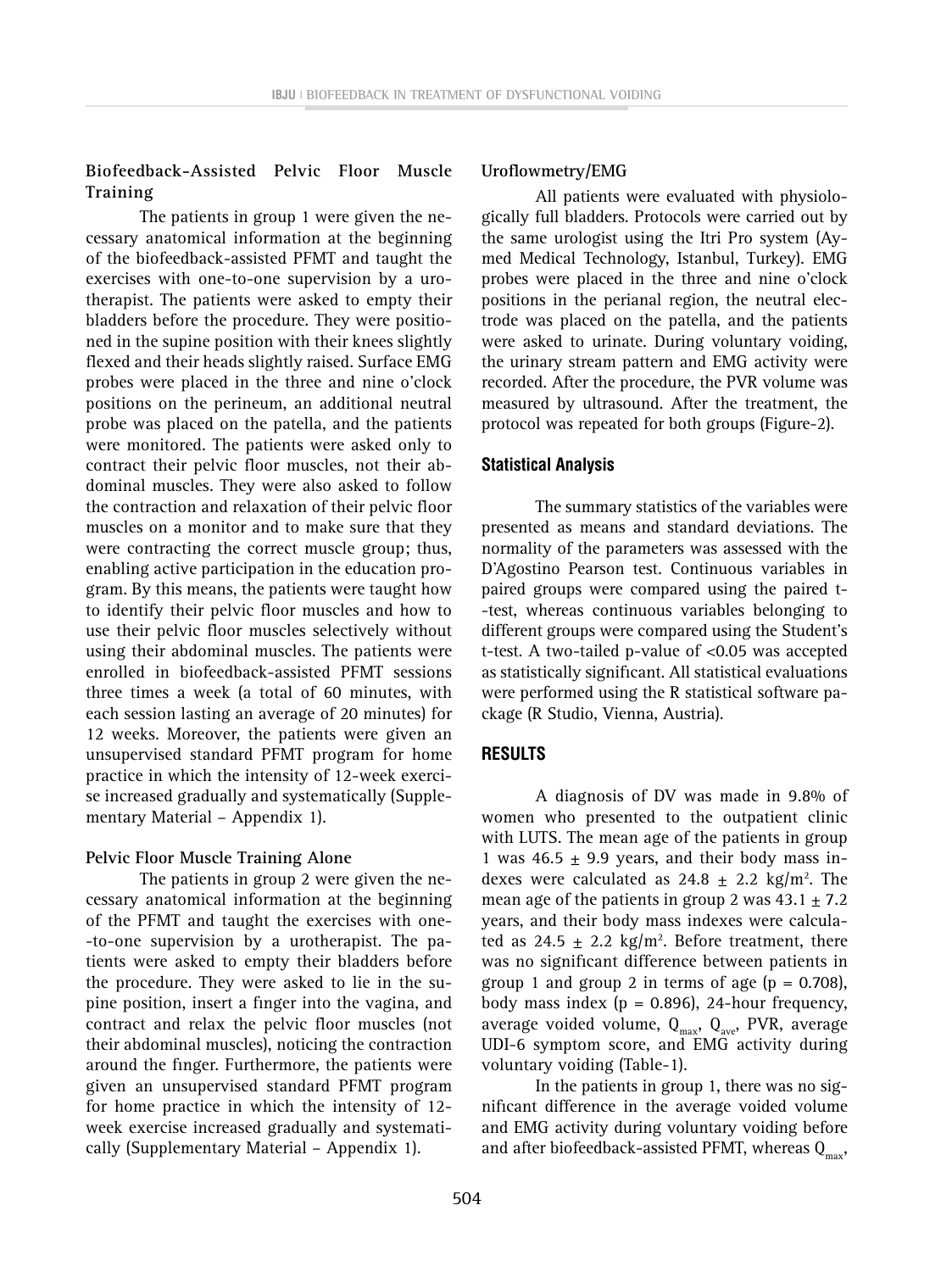**Figure 2 - Electromyography + Uroflowmetry image of the same patient (a) before treatment and (b) at the end of treatment sessions.**

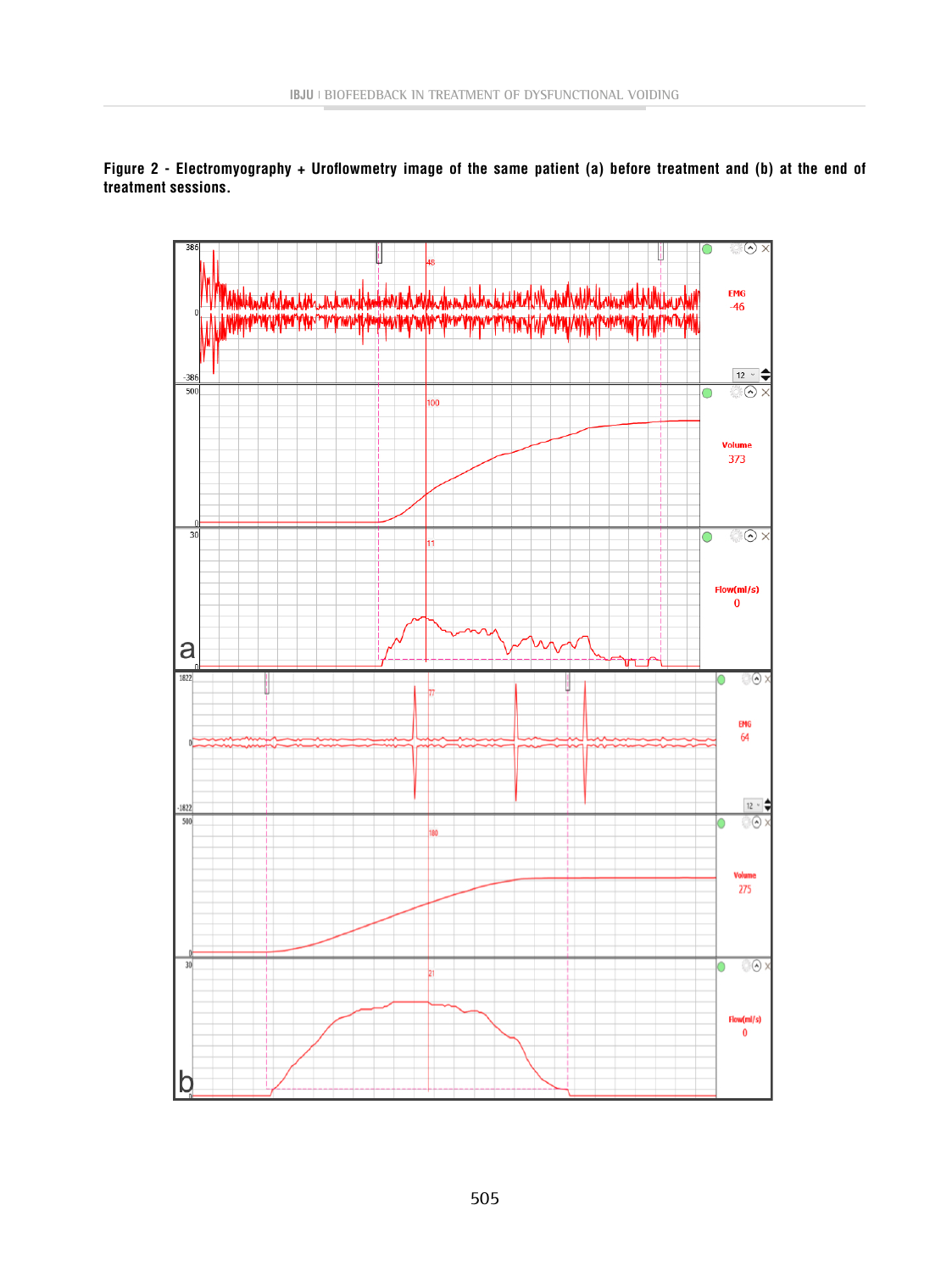|                                             | Group 1          | Group 2          | р              |
|---------------------------------------------|------------------|------------------|----------------|
|                                             | $(n=34)$         | $(n=34)$         |                |
| Age, years (Mean $\pm$ SD)                  | $46.5 \pm 9.9$   | $43.1 \pm 7.2$   | $0.708+$       |
| BMI, $kg/m^2$ (Mean $\pm$ SD)               | $24.8 \pm 2.2$   | $24.5 \pm 2.2$   | $0.896 +$      |
| 24-hour frequency (Mean $\pm$ SD)           | $11.2 \pm 2.1$   | $11.2 \pm 2.0$   | 0.830          |
| Average voided volume, $mL$ (Mean $\pm$ SD) | $252.2 \pm 81.7$ | $261.4 \pm 94.4$ | 0.668          |
| $Q_{\text{max}}$ , mL/s, (Mean $\pm$ SD)    | $11.0 \pm 2.7$   | $11.1 \pm 2.6$   | 0.964          |
| $Q_{\text{avg}}$ , mL/s (Mean $\pm$ SD)     | $6.0 \pm 1.1$    | $6.0 \pm 1.1$    | 0.918          |
| PVR, mL (Mean $\pm$ SD)                     | $83.2 \pm 25.4$  | $82.7 \pm 24.8$  | 0.942          |
| UDI-6 score (Median)                        | 13.5             | 13.5             | 0.995          |
| EMG activity, $n$ (%)                       | 34 (100)         | 34 (100)         | 1 <sup>†</sup> |

**Table 1 - Comparison of groups with each other before treatment.**

**BMI** = Body mass index;  $Q_{max}$ :maximum urine flow rate;  $Q_{ave}$  = average urine flow rate; **PVR** = Post-void residual urine volume; **UDI-6** = Urogenital Distress Inventory; **EMG** = electromyography

†Kruskal Wallis †† Intergroup comparison was performed using the Chi-square test

 $Q_{\text{ave}}$ , PVR, and UDI-6 symptom scores were significantly different. In the patients in group 2, there was no significant difference in the average voided volume and EMG activity during voluntary voiding before and after PFMT, whereas  $Q_{max}$ ,  $Q_{ave}$ , PVR, and the average UDI-6 symptom scores were significantly different (Table-2).

At the end of treatment sessions, there was no significant difference between group 1 and group 2 in the 24-hour frequency and the average voided volume. The  $Q_{max}$  and  $Q_{ave}$  values of the patients in group 1 were significantly higher than those in group 2 ( $p = 0.026$  and  $p = 0.043$ , respectively), and the PVR in the patients in group 1 was significantly lower compared to the patients in group 2 ( $p = 0.023$ ). Furthermore, the average UDI-6 symptom scores of the patients in group 1 were significantly lower than those in group 2 (p = 0.034). During voluntary voiding, EMG activity continued in 64.7% of the patients in group 2, while this proportion was  $41.2\%$  in group 1 (p = 0.009) (Table-3).

#### **DISCUSSION**

The majority of DV studies have been conducted in the pediatric population, and the

number of studies on women with DV is limited (14). Carlson et al. examined 134 patients who presented with LUTS using video-urodynamics and detected DV in 12% of the patients (15). Furthermore, Nitti et al. found DV to be the cause in 25 (33%) of 76 patients diagnosed with BOO by video-urodynamics (16). We also diagnosed DV in 9.8% of the women who presented to the outpatient clinic with LUTS. These findings show that a significant proportion of the women who present with LUTS have DV. However, in women, DV is likely to be underestimated, and this could lead to the diagnosis of DV being overlooked, thereby causing significant deterioration in the quality of life of women with DV.

It is difficult to determine whether voiding dysfunction is caused by BOO or DU only by looking at the symptoms (17). Therefore, urodynamics is required; however, there is no consensus on urodynamic parameters that provide the most accurate diagnosis of BOO in women. Chassagne et al. reported that it would be reasonable to diagnose BOO in women using the pressure-flow study ( $Q_{max} \le 15$  mL/s and pdet. $Q_{max} > 20$  $\text{cmH}_{2}$ O with 74.3% sensitivity and 91.1% specificity) (18). Nitti et al. suggested that BOO in women should be diagnosed radiologically with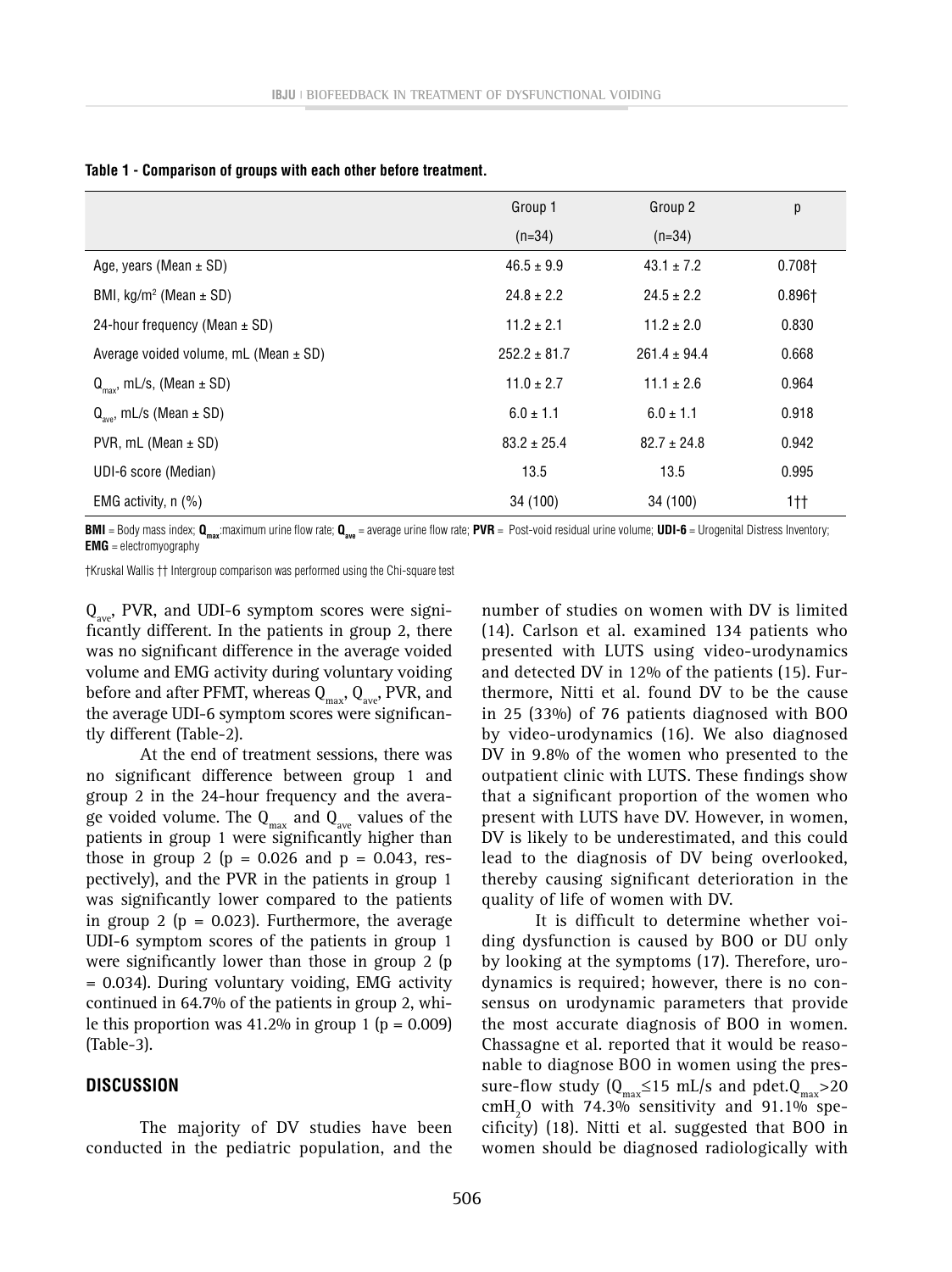|                                                 | Group 1<br>$(n=34)$        |                  |          | Group 2<br>$(n=34)$ |                  |           |
|-------------------------------------------------|----------------------------|------------------|----------|---------------------|------------------|-----------|
|                                                 | <b>Before</b><br>treatment | After treatment  | p        | Before treatment    | After treatment  | р         |
| 24-hour frequency<br>(Mean $\pm$ SD)            | $11.2 \pm 2.1$             | $7.7 \pm 2.9$    | < 0.001  | $11.2 \pm 2.0$      | $9.0 \pm 3.1$    | 0.008     |
| Average voided<br>volume, mL<br>(Mean $\pm$ SD) | $252.2 \pm 81.7$           | $261.7 \pm 77.5$ | 0.622    | $261.4 \pm 94.4$    | $258.0 \pm 82.0$ | 0.815     |
| $Q_{\text{max}}$ , mL/s,<br>(Mean $\pm$ SD)     | $11.0 \pm 2.7$             | $14.8 \pm 2.6$   | 0.001    | $11.1 \pm 2.6$      | $12.8 \pm 2.9$   | 0.005     |
| $Q_{ave}$ , mL/s<br>(Mean $\pm$ SD)             | $6.0 \pm 1.1$              | $8.0 \pm 1.0$    | 0.001    | $6.0 \pm 1.1$       | $6.7 \pm 1.1$    | 0.007     |
| PVR, mL<br>(Mean $\pm$ SD)                      | $83.2 \pm 25.4$            | $54.7 \pm 31.5$  | < 0.001  | $82.7 \pm 24.8$     | $65.7 \pm 24.1$  | 0.005     |
| UDI-6 score<br>(Median)                         | 13.5                       | 9                | < 0.001  | 13.5                | 12               | 0.002     |
| EMG activity, $n$ (%)                           | 34 (100)                   | 14 (41.2)        | $0.391+$ | 34 (100)            | 22 (64.7)        | $0.122$ † |

| Table 2 - Intra-Group comparisons of voiding parameters before and after treatment. |  |  |  |  |  |
|-------------------------------------------------------------------------------------|--|--|--|--|--|
|-------------------------------------------------------------------------------------|--|--|--|--|--|

 $Q_{\text{max}}$  = maximum urine flow rate;  $Q_{\text{ave}}$  = average urine flow rate; PVR = Post-void residual urine volume; UDI-6 = Urogenital Distress Inventory; **EMG** = electromyography † Intergroup comparison was performed using the Chi-square test

#### **Table 3 - Inter-Group comparison of voiding parameters after treatment.**

|                                             | Group 1<br>$(n=34)$ | Group 2<br>$(n=34)$ | р                  |
|---------------------------------------------|---------------------|---------------------|--------------------|
| 24-hour frequency (Mean $\pm$ SD)           | $7.7 \pm 2.9$       | $9.0 \pm 3.1$       | 0.078              |
| Average voided volume, $mL$ (Mean $\pm$ SD) | $261.7 \pm 77.5$    | $258.0 \pm 82.0$    | 0.850              |
| $Q_{\text{max}}$ , mL/s, (Mean $\pm$ SD)    | $14.8 \pm 2.6$      | $12.8 \pm 2.9$      | 0.026              |
| $Q_{\text{ave}}$ , mL/s (Mean $\pm$ SD)     | $8.0 \pm 1.0$       | $6.7 \pm 1.1$       | 0.043              |
| PVR, $mL$ (Mean $\pm$ SD)                   | $54.7 \pm 31.5$     | $65.7 \pm 24.1$     | 0.023              |
| UDI-6 score (Median)                        | 9                   | 12                  | 0.034              |
| EMG activity, $n$ (%)                       | 14 (41.2)           | 22(64.7)            | 0.009 <sub>†</sub> |

**Qmax** = maximum urine flow rate; **Qave** = average urine flow rate; **PVR** = Post-void residual urine volume; **UDI-6** = Urogenital Distress Inventory; **EMG** = electromyography † Intergroup comparison was performed using the Chi-square test

video-urodynamics. They determined  $\mathbf{Q}_{\text{max}}$  as >15 mL/s in 11.8% and pdet. $Q_{\text{max}}$  as <20 cmH<sub>2</sub>O in 10.5% of the patients with an obstruction in the radiologic examination, and suggested that pressure-flow studies alone may fail to diagnose obstruction (16). Blaivas and Groutz defined

a nomogram for the diagnosis of BOO in women by combining uroflowmetry, pressure-flow study, and voiding cystourethrography (19).

The two most useful screening tests for detecting voiding difficulties, or abnormally slow or incomplete voiding are uroflowmetry and PVR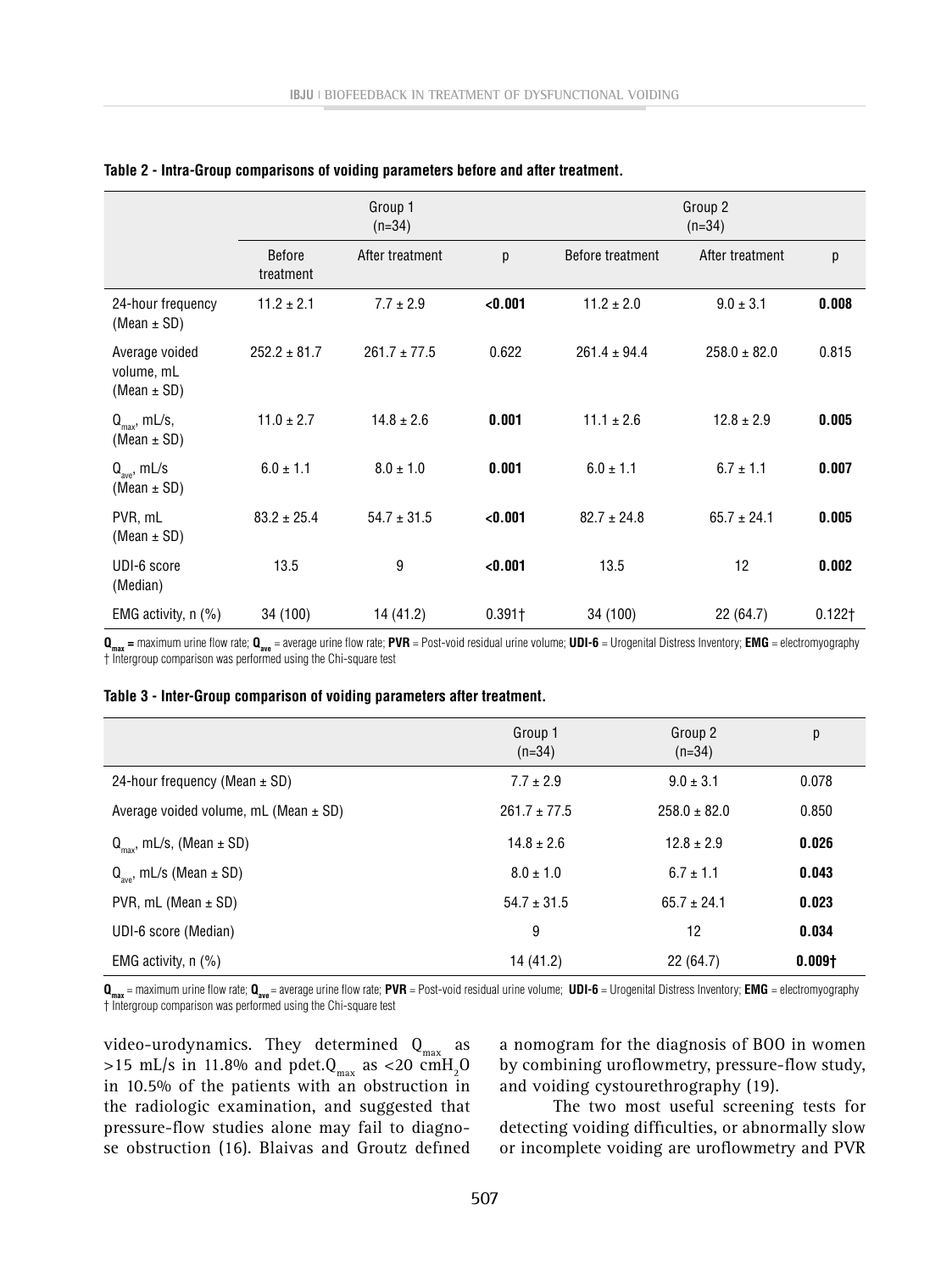measurement. Constantini et al. found that uroflowmetry had a high specificity (>70%) and negative predictive value (>79%) for the diagnosis of voiding dysfunction and argued that it was beneficial as the first diagnostic test to exclude voiding difficulty (20). These two tests are both indicative; however, they are not sufficient for the diagnosis of DV and should be combined with EMG (5, 21). The International Children's Continence Society provided a consensus document on the diagnosis of DV by uroflowmetry with EMG or video- -urodynamics and declared that the literature on the necessity of invasive studies such as voiding cystourethrography and full urodynamic studies to diagnose DV in children is limited, and there has been a trend toward relying on less invasive studies in recent years (22, 23).

In this study, we evaluated women presenting with LUTS first with uroflowmetry and PVR. We diagnosed voiding dysfunction in patients with abnormal uroflowmetry and/or PVR findings and confirmed the diagnosis of DV by evaluating the EMG activity during voiding in neurologically normal women without anatomical obstruction. Although invasive urodynamics generally gives valuable information in women, its contribution to the diagnosis and management of BOO is not as clear as in men. Therefore, there may be no need to apply invasive urodynamics at first to patients who have not received any therapy yet and will be scheduled for a conservative non-invasive treatment without side effects, such as PFMT. The findings of this study also support our opinion. We believe that our diagnostic algorithm is the most practical, non-invasive, and cost-effective method.

The literature on DV treatment in women is limited. In a prospective randomized study conducted by Minardi et al., biofeedback-assisted PFMT was determined to improve the storage and emptying symptoms, objective urodynamic parameters, PVR, and the incidence of urinary tract infection significantly compared to the control group (24). In a prospective cohort study conducted by Chiang et al., biofeedback-assisted PFMT was effective in more than 80% of 31 women with DV, with significant improvements in clinical symptoms, QoL, and uroflowmetry parameters (25). To the best of our knowledge, this study is the first prospective randomized study comparing biofeedback-assisted PFMT and PFMT alone in women diagnosed with DV. We found that biofeedback-assisted PFMT was superior to PFMT alone in clinical symptoms evaluated with the UDI-6 score, uroflowmetry parameters, PVR, and EMG activity during voiding. This may be due to patients gaining pelvic floor muscle awareness more easily, thanks to biofeedback. Besides, the success of PFMT depends on patients correctly understanding the given tasks and their compatibility with the program. Biofeedback-assisted PFMT can minimize patient-related failures through sessions under the supervision of a urotherapist. Therefore, it would be a more rational approach to recommend biofeedback-assisted PFMT to women with DV.

Our study has some limitations. The fact that there is no consensus on the definitive diagnostic criteria of DV is a significant limitation of the study. Another important limitation is the fact that the patients did not perform invasive urodynamics or video-urodynamics. A clearer differential diagnosis between BOO and DU with invasive urodynamics or video-urodynamics and a comparison of pre- and post-treatment pressure-flow data would have made the study more valuable. Other limitations are the small number of patients and the shortness of the follow-up period.

### **CONCLUSION**

PFMT is a preferable treatment method due to its efficiency in DV management, easy applicability, and absence of side effects. Biofeedback-assisted PFMT is more effective than PFMT alone in improving clinical symptoms, uroflowmetry parameters, and EMG activity during voiding. Large comprehensive prospective randomized studies on this subject are necessary.

### **ABBREVIATIONS**

**BOO** = bladder outlet obstruction **DU** = detrusor underactivity **DV** = dysfunctional voiding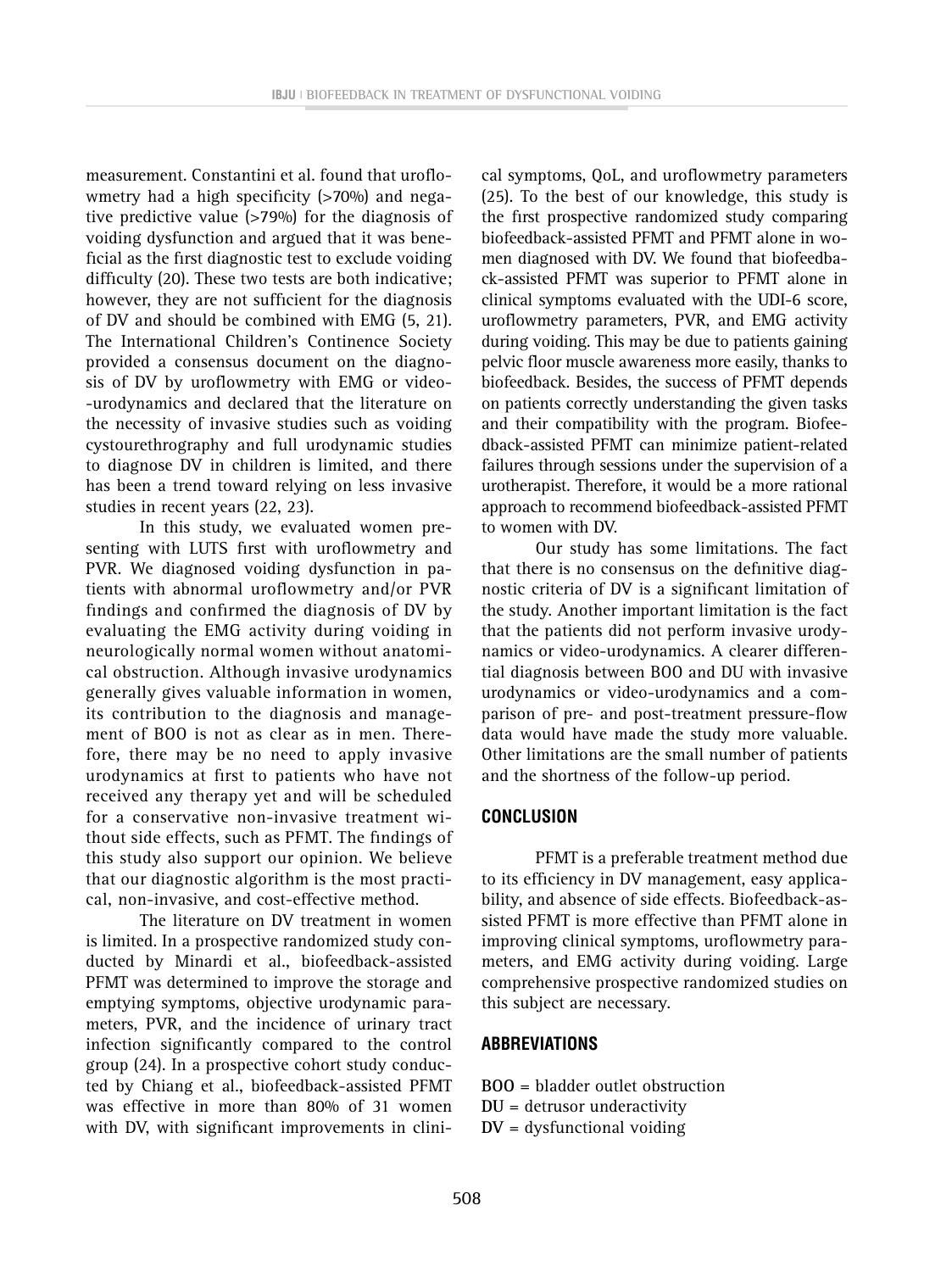**LUTS** = lower urinary tract symptoms **PFMT** = pelvic floor muscle training **PVR** = post-void residual urine volume  $Q_{\text{max}}$  = maximum urine flow rate **EMG**= electromyography  $Q_{\text{ave}}$  = average urine flow rate **UDI-6** = the validated Turkish Urogenital Distress Inventory

### **COMPLIANCE WITH ETHICAL STANDARDS**

Prior to this single-center prospective study, approval was obtained from the Ethics Committee of Atatürk University Faculty of Medicine (approval number: B.30.2.ATA.0.01.00 / 999). This study was conducted as per the latest version of the "Helsinki Declaration" and the "Guidelines for Good Clinical Practice". Informed consent was obtained from all patients who participated in the study.

## **CONFLICT OF INTEREST**

None declared.

### **REFERENCES**

- 1. Haylen BT, de Ridder D, Freeman RM, Swift SE, Berghmans B, Lee J, et al. An International Urogynecological Association (IUGA)/International Continence Society (ICS) joint report on the terminology for female pelvic floor dysfunction. Neurourol Urodyn. 2010;29:4-20.
- 2. Panicker JN, Anding R, Arlandis S, Blok B, Dorrepaal C, Harding C, et al. Do we understand voiding dysfunction in women? Current understanding and future perspectives: ICI-RS 2017. Neurourol Urodyn. 2018;37(S4):S75-S85.
- 3. Averbeck MA, Moreno-Palacios J, Aparicio A. Is there a role for sacral neuromodulation in patients with neurogenic lower urinary tract dysfunction? Int Braz J Urol. 2020;46:891-901.
- 4. Truzzi JC, de Almeida FG, Sacomani CA, Reis J, Rocha FET. Neurogenic bladder - concepts and treatment recommendations. Int Braz J Urol. 2022;48:220-43.
- 5. Clothier JC, Wright AJ. Dysfunctional voiding: the importance of non-invasive urodynamics in diagnosis and treatment. Pediatr Nephrol. 2018;33:381-94.
- 6. Blatvas JG. Female lower urinary tract symptoms: pharmacotherapeutic consequences. BJU Int. 2000;86(Suppl 2):1-9; discussion 9-10.
- 7. Artibani W, Cerruto MA. Dysfunctional voiding. Curr Opin Urol. 2014;24:330-5.
- 8. Dumoulin C, Glazener C, Jenkinson D. Determining the optimal pelvic floor muscle training regimen for women with stress urinary incontinence. Neurourol Urodyn. 2011;30:746-53.
- 9. Mateus-Vasconcelos ECL, Ribeiro AM, Antônio FI, Brito LGO, Ferreira CHJ. Physiotherapy methods to facilitate pelvic floor muscle contraction: A systematic review. Physiother Theory Pract. 2018;34:420-32.
- 10. Altunkol A, Abat D, Sener NC, Gulum M, Ciftci H, Savas M, et al. Is urotherapy alone as effective as a combination of urotherapy and biofeedback in children with dysfunctional voiding? Int Braz J Urol. 2018;44:987-95.
- 11. Ladi-Seyedian SS, Sharifi-Rad L, Nabavizadeh B, Kajbafzadeh AM. Traditional Biofeedback vs. Pelvic Floor Physical Therapy-Is One Clearly Superior? Curr Urol Rep. 2019;20:38.
- 12. Casteleijn NF, Panman CM, Wiegersma M, Kollen BJ, Messelink EJ, Dekker JH. Free uroflowmetry for voiding dysfunction measurement in women with pelvic organ prolapse and urinary incontinence in primary care. Int J Urol. 2015;22:801-2.
- 13. Cam C, Sakalli M, Ay P, Cam M, Karateke A. Validation of the short forms of the incontinence impact questionnaire (IIQ-7) and the urogenital distress inventory (UDI-6) in a Turkish population. Neurourol Urodyn. 2007;26:129-33.
- 14. Carlson KV, Rome S, Nitti VW. Dysfunctional voiding in women. J Urol. 2001;165:143-7; discussion 147-8.
- 15. Carlson KV, Fiske J, Nitti VW. Value of routine evaluation of the voiding phase when performing urodynamic testing in women with lower urinary tract symptoms. J Urol. 2000;164:1614-8.
- 16. Nitti VW, Tu LM, Gitlin J. Diagnosing bladder outlet obstruction in women. J Urol. 1999;161:1535-40.
- 17. Gammie A, Kaper M, Dorrepaal C, Kos T, Abrams P. Signs and Symptoms of Detrusor Underactivity: An Analysis of Clinical Presentation and Urodynamic Tests From a Large Group of Patients Undergoing Pressure Flow Studies. Eur Urol. 2016;69:361-9.
- 18. Chassagne S, Bernier PA, Haab F, Roehrborn CG, Reisch JS, Zimmern PE. Proposed cutoff values to define bladder outlet obstruction in women. Urology. 1998;51:408-11.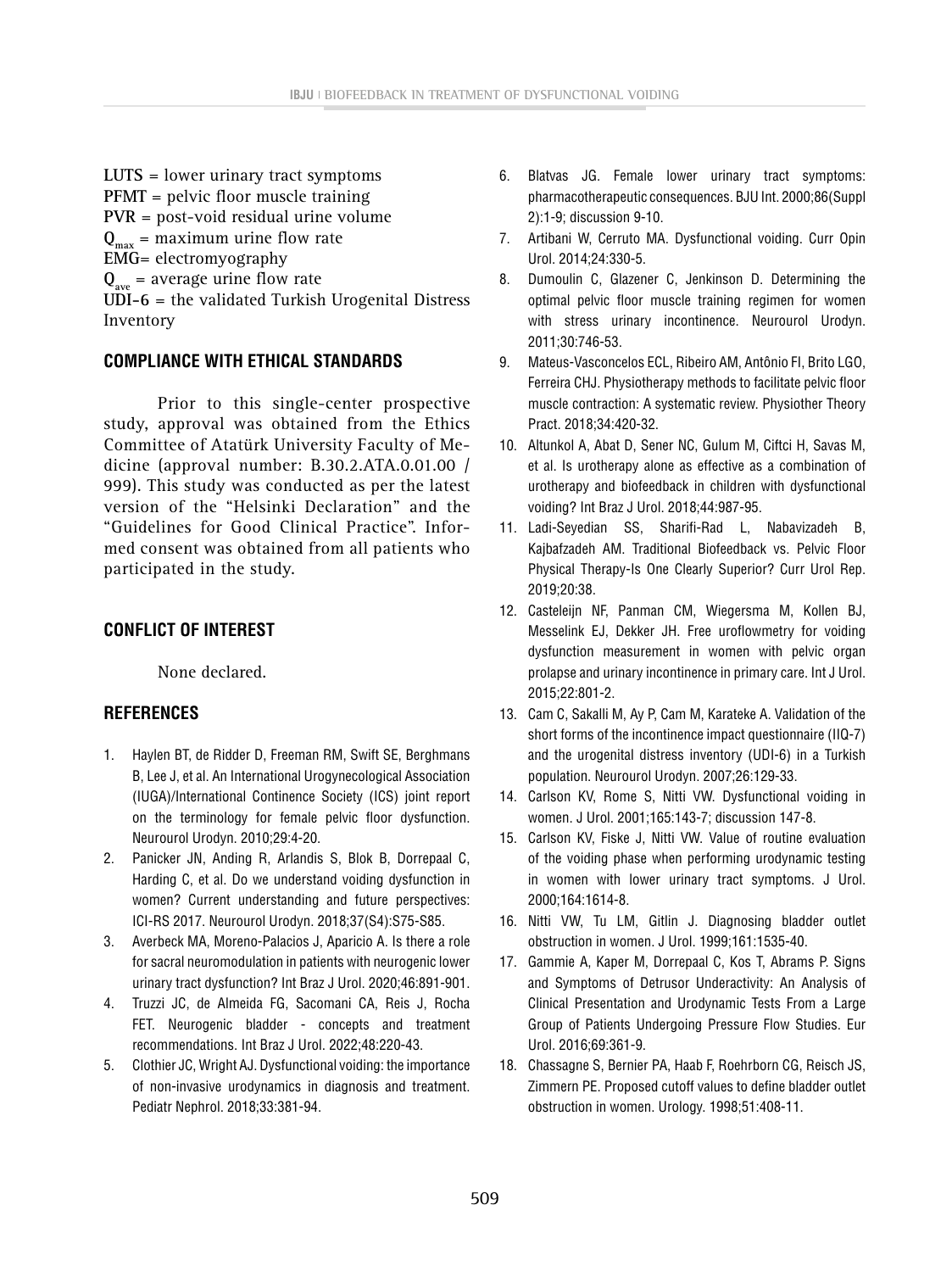- 19. Blaivas JG, Groutz A. Bladder outlet obstruction nomogram for women with lower urinary tract symptomatology. Neurourol Urodyn. 2000;19:553-64.
- 20. Costantini E, Mearini E, Pajoncini C, Biscotto S, Bini V, Porena M. Uroflowmetry in female voiding disturbances. Neurourol Urodyn. 2003;22:569-73.
- 21. Wenske S, Van Batavia JP, Combs AJ, Glassberg KI. Analysis of uroflow patterns in children with dysfunctional voiding. J Pediatr Urol. 2014;10:250-4.
- 22. Austin PF, Bauer SB, Bower W, Chase J, Franco I, Hoebeke P, et al. The standardization of terminology of lower urinary tract function in children and adolescents: Update report from the standardization committee of the International Children's Continence Society. Neurourol Urodyn. 2016;35:471-81.
- 23. Chase J, Austin P, Hoebeke P, McKenna P; International Children's Continence Society. The management of dysfunctional voiding in children: a report from the Standardisation Committee of the International Children's Continence Society. J Urol. 2010;183:1296-302.
- 24. Minardi D, d'Anzeo G, Parri G, Polito M Jr, Piergallina M, El Asmar Z, et al. The role of uroflowmetry biofeedback and biofeedback training of the pelvic floor muscles in the treatment of recurrent urinary tract infections in women with dysfunctional voiding: a randomized controlled prospective study. Urology. 2010;75:1299-304.
- 25. Chiang CH, Jiang YH, Kuo HC. Therapeutic efficacy of biofeedback pelvic floor muscle exercise in women with dysfunctional voiding. Sci Rep. 2021;11:13757.

**\_\_\_\_\_\_\_\_\_\_\_\_\_\_\_\_\_\_\_\_\_\_\_ Correspondence address:** Emre Sam, MD Department of Urology, University of Health Sciences, Regional Training and Research Hospital, Cat Yolu, 25400, Erzurum, Turkey Telephone: + 90 537 839-4767 E-mail: [emresam@yahoo.com](mailto:emresam@yahoo.com)